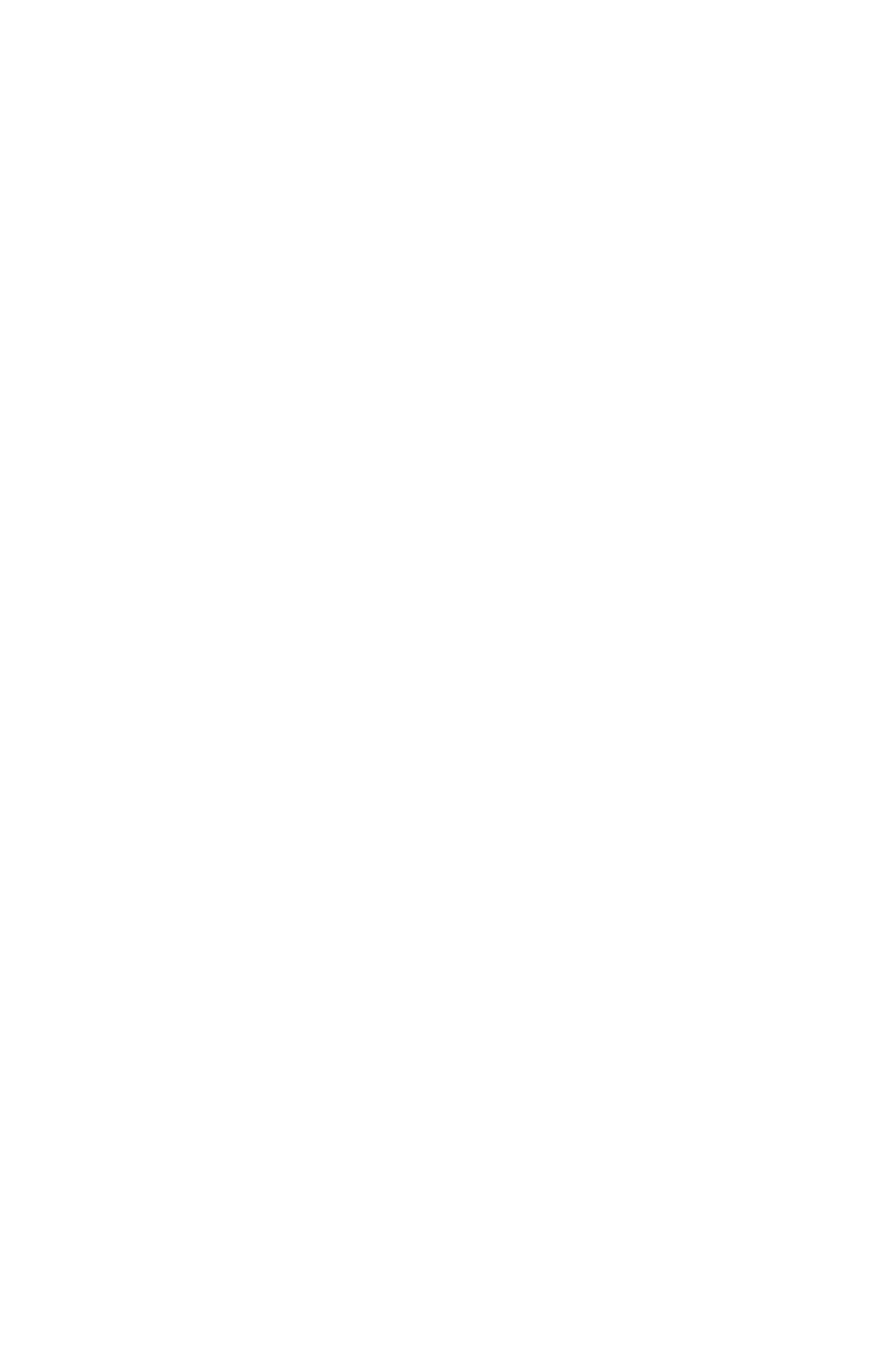Thank you for purchasing the Azden 330 Dual-Channel Wireless Microphone system. The components included with your system will vary depending on the system configuration you purchased. Below are the possible system configurations available with the 330UPR Dual-Channel Receiver.

#### **330LT**

- 1 x 330UPR Dual-Channel Receiver
- 1 x Stereo Mini-Plug to Dual XLR Cable
- 1 x Stereo Mini-Plug to Mini-Plug Cable
- 2 x 35BT Body-Pack Transmitter
- 2 x EX-503L Lavalier Microphone

#### **330LH**

- 1 x 330UPR Dual-Channel Receiver
- 1 x Stereo Mini-Plug to Dual XLR Cable
- 1 x Stereo Mini-Plug to Mini-Plug Cable
- 1 x 35BT Body-pack Transmitter
- 1 x EX-503L Lavalier Microphone
- 1 x 35HT Handheld Microphone / Transmitter

### **330LX**

- 1 x 330UPR Dual-Channel Receiver
- 1 x Stereo Mini-Plug to Dual XLR Cable
- 1 x Stereo Mini-Plug to Mini-Plug Cable
- 1 x 35BT Body-Pack Transmitter
- 1 x EX-503L Lavalier Microphone
- 1 x 35XT XLR Plug-in Transmitter

#### **CAUTION**

- Do not use batteries other than the ones specified in this manual. Do not mix fresh battery with used battery.
- When installing batteries, make sure the battery polarity is correct as marked inside the battery compartment.
- Remove the batteries before long-term storage of the transmitters or receiver.
- Do not submerge any of the components in water.

### **Quick Start Guide**

- 1. Install new AA alkaline batteries into the receiver and transmitters.
- 2. Connect the EX-503L lavalier microphone(s) to the MIC input on the 35BT(s).
- 3. Turn on your transmitters. You should see information displayed on the LCD. Be sure to also turn the AUDIO switch to ON.
- 4. Set the transmission frequency for each transmitter by pressing the Channel Up/Down buttons. Each transmitter will need to be set to a different frequency in order to run them at the same time without interference. **Keep the group number the same (1st two digits) and separate the frequency numbers (2nd two digits) by at least 16.**
- 5. Turn on both channels of the receiver. You can toggle the information for each channel by pressing the DISP 1/2 button located below the LCD.
- 6. Set the group and frequency numbers on each channel of the receiver to match those set previously on the transmitters.
- 7. The receiver should now be connected to the transmitters. To check, you can connect headphones to the PHONE jack of the receiver and listen for audio.

*For a more detailed description of component controls, functions and setup, please continue reading this manual.*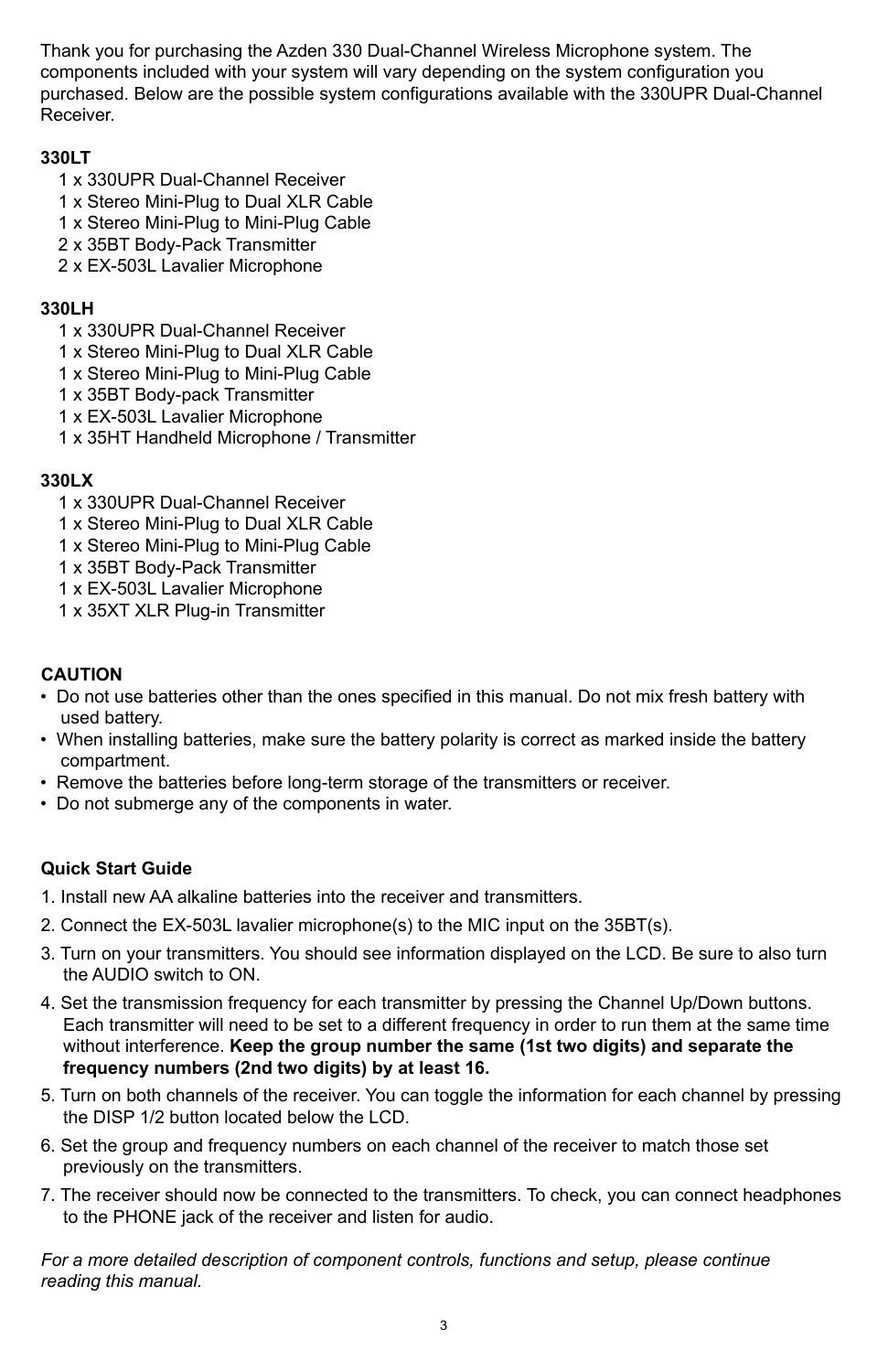## **330UPR Dual-Channel Receiver**



#### **1. Antennas**

For the best reception, the antennas should be pointed in an upward position.

#### **2. Power Switch for each Channel**

There are separate power switches for Channel 1 and 2.

#### **3. Universal LCD Display for Ch. 1 and 2**

Multifunctional display shows battery life, signal strength, channel selection and frequency selection. Refer to "LCD Display Readouts" in this manual for further details.

#### **4. CHANNEL UP/DOWN Buttons**

To change the Group/Frequency number of each channel, use a small, pointy object to press the UP or DOWN button until the desired number is shown on the LCD Display. Keep the button pressed down to fast forward the channel numbers. Once the desired Group/Frequency numbers are selected on the receiver, set the transmitters to match.

#### **5. DISP 1 / 2 Button**

Press to switch the LCD Display between Channels 1 and 2.

#### **6. LCD Display MODE Switching Button**

Press to switch the LCD Display to show either the Group and Frequency numbers or the actual frequency in MHz being used on each channel.

#### **7. PHONE Jack**

This output allows you to monitor sound and is intended for use with headphones. If a stereo headphone is used, Ch. 1 will be heard on the left and Ch. 2 on the right.

#### **8. MIC OUT Jack**

The microphone output is a 3.5 mm TRS mini-jack and should only be connected to microphone inputs. Your 330 kit is supplied with both a mini-to-mini and a mini-to-dual XLR cable.

For mini-jack microphone inputs: Use the supplied mini-to-mini cable. Plug one end of the cable into the 330UPR Receiver and the other end into the microphone input of the video camera. Note: by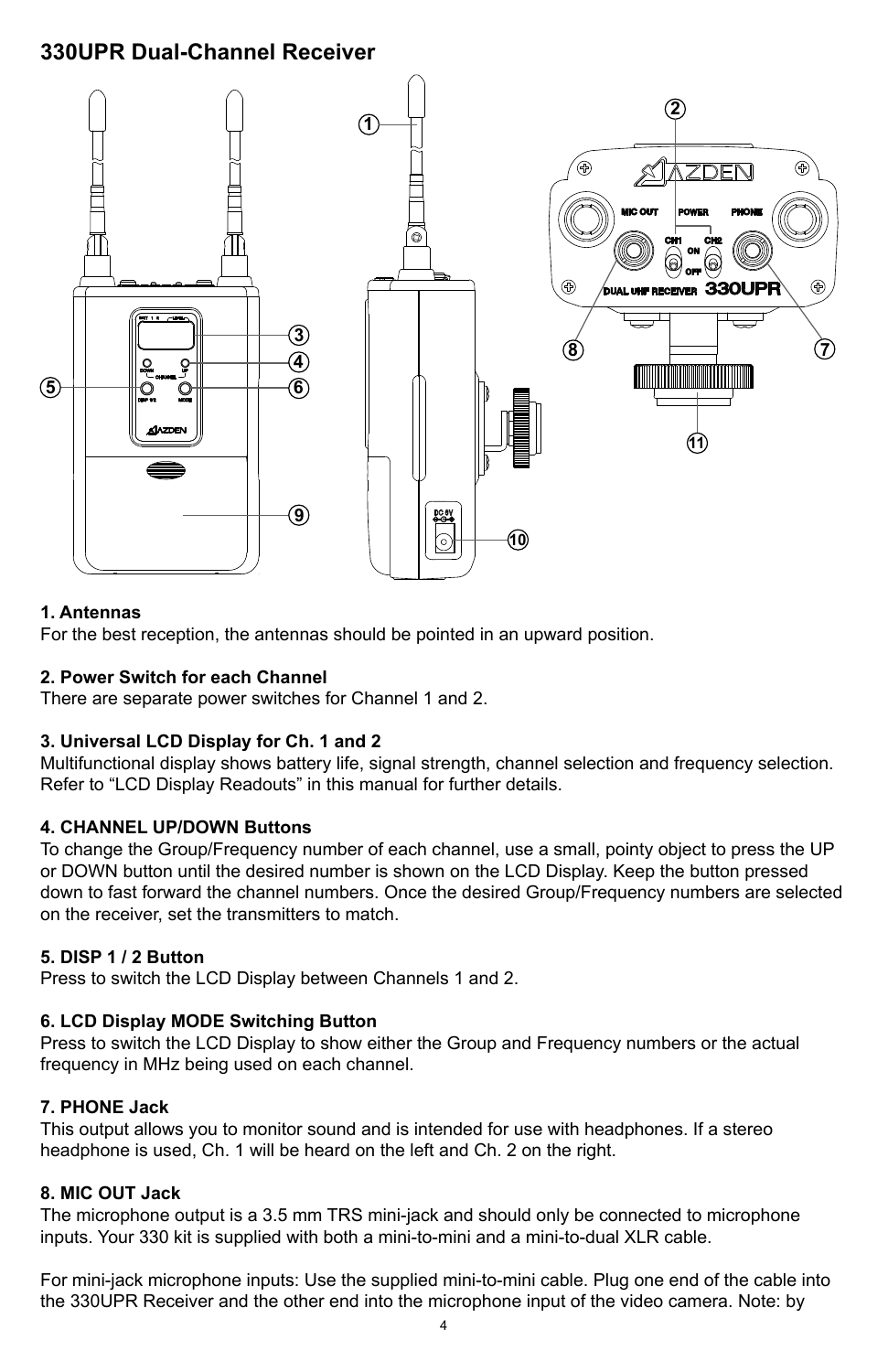design, the audio from each channel is output discretely, so that you will get audio from channel 1 on the left side, and audio from channel two on the right side. This makes separate editing in post production of each speaking person possible.

For 3-pin XLR inputs: Use the supplied mini-to-dual XLR cable. Plug the mini-plug end of the cable into the 330UPR Receiver (use the screw-down sleeve to secure it to the receiver) and plug the XLR ends into the microphone inputs on the video camera. Ch. 1 is on the "Tip" and Ch. 2 on the "Ring".

#### **9. Battery Compartment**

Remove the battery compartment lid by sliding it down. Install two fresh alkaline "AA" batteries. Make sure the battery polarity is correct as marked inside the battery compartment. Alkaline batteries will perform best, but Azden's 1HR-3U rechargeable Ni-MH batteries may also be used.

#### **10. DC 6 Volt Input**

An optional AC power adaptor/battery charger for Azden's 1HR-3U rechargeable Ni-MH batteries is available for the 330UPR. Azden's part number for this unit is BC-29. Contact Azden or an Azden dealer for more information.

#### **11. Shoe Mount Assembly**

First loosen the thumb wheel by turning it counter-clockwise. Slide the square foot of the shoe mount assembly into your camera's shoe mount slot. Secure into place by tightening the thumbwheel by turning it clockwise until snug. Do not over tighten.

## **35BT Body-Pack Transmitter**



#### **12. Battery Compartment**

Remove the battery compartment lid by sliding it down. Install two fresh alkaline "AA" batteries. Make sure the battery polarity is correct as marked inside the battery compartment.

#### **13. MIC input Level Control**

Located inside the battery compartment, this control enables you to adjust the input level of the microphone. Using the supplied tool, also found inside the battery compartment, turn the dial clockwise to increase, or counterclockwise to decrease the input level.

#### **14. POWER Switch**

Switches the 35BT Transmitter "ON" or "OFF"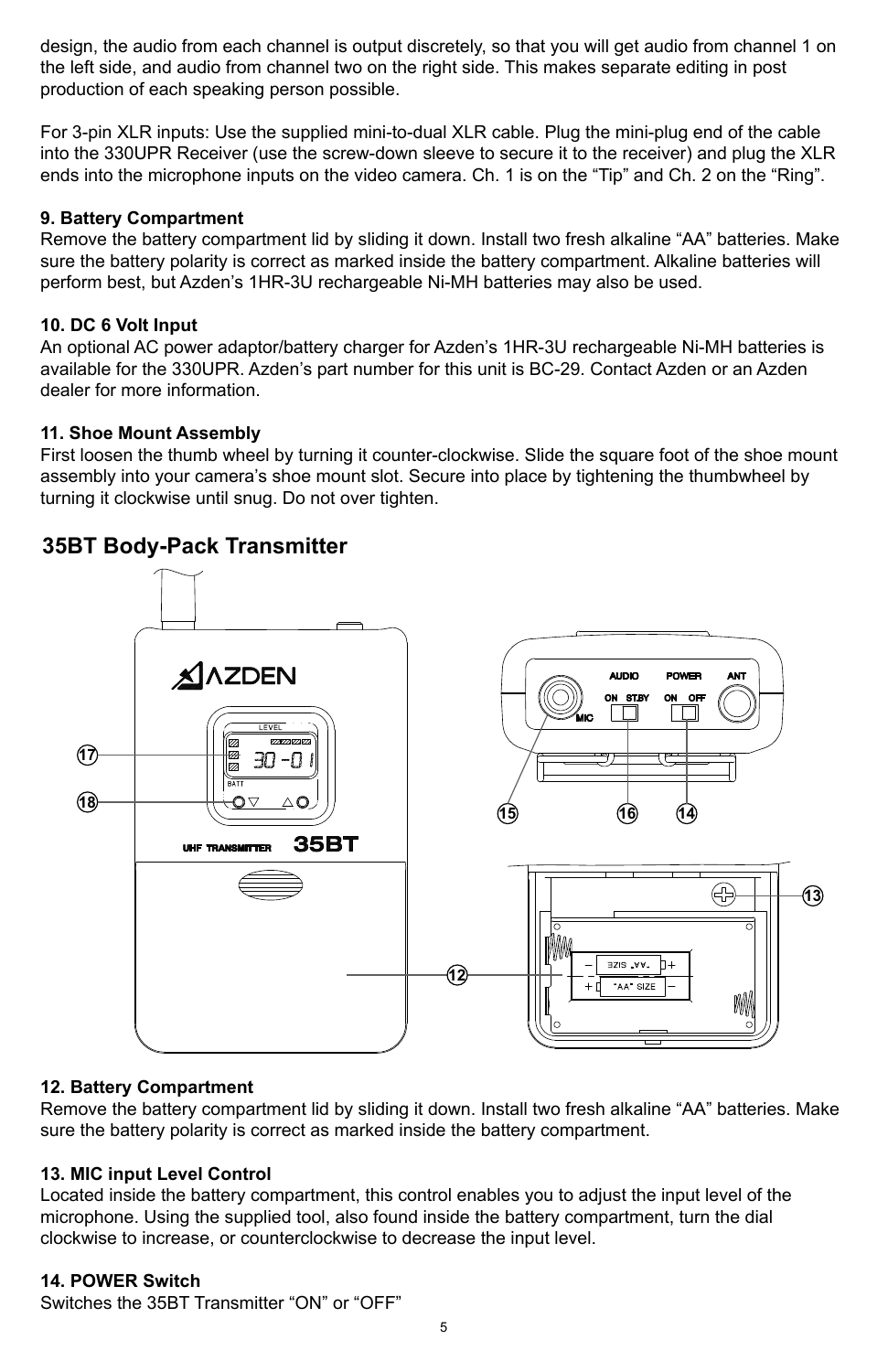#### **15. MIC Input Jack**

Plug the supplied EX-503L Lavalier Microphone into the MIC input jack. In addition to the EX-503L, other lapel and/or headset microphones with 3.5mm mini plug may also be used with the 35BT.

#### **16. AUDIO Switch**

It is best to set the AUDIO switch to "STBY" (standby) prior to first turning the POWER switch "ON". When you are ready to begin transmitting, turn the AUDIO switch ON. The STBY position acts as a mute function that maintains the RF signal but turns off the audio.

#### **17. LCD Display**

Multifunctional display shows battery life, audio level and frequency selection. Refer to "LCD Display Readouts" in this manual for further details.

#### **18. CHANNEL UP/DOWN Buttons**

Press the UP and DOWN buttons to change the transmission frequency. Group/Frequency numbers are shown on the LCD. Keep the button pressed down to fast forward through numbers. Once the desired Group/Frequency numbers are selected on the transmitter, set the receiver to match. This functions the same on 35XT and 35HT transmitters if they are included with your kit.

## **35XT Plug-in Transmitter**



#### **19. Battery Compartment**

Open the battery compartment lid by pushing down on the tab and lifting it up. Install two fresh alkaline "AA" batteries. Make sure the battery polarity is correct as marked inside the battery compartment.

#### **20. POWER Switch**

Turns the 35XT Transmitter "ON" or "OFF".

#### **21. AUDIO Switch**

It is best to set the AUDIO switch to "STBY" prior to first turning the POWER switch "ON". When you are ready to begin transmitting, turn the AUDIO switch ON. The STBY position acts as a mute function that maintains the RF signal but turns off the audio.

#### **22. MIC Input LEVEL Control**

This enables you to adjust the input level of the connected microphone. Using the supplied tool, turn the dial clockwise to increase, or counterclockwise to decrease the input level.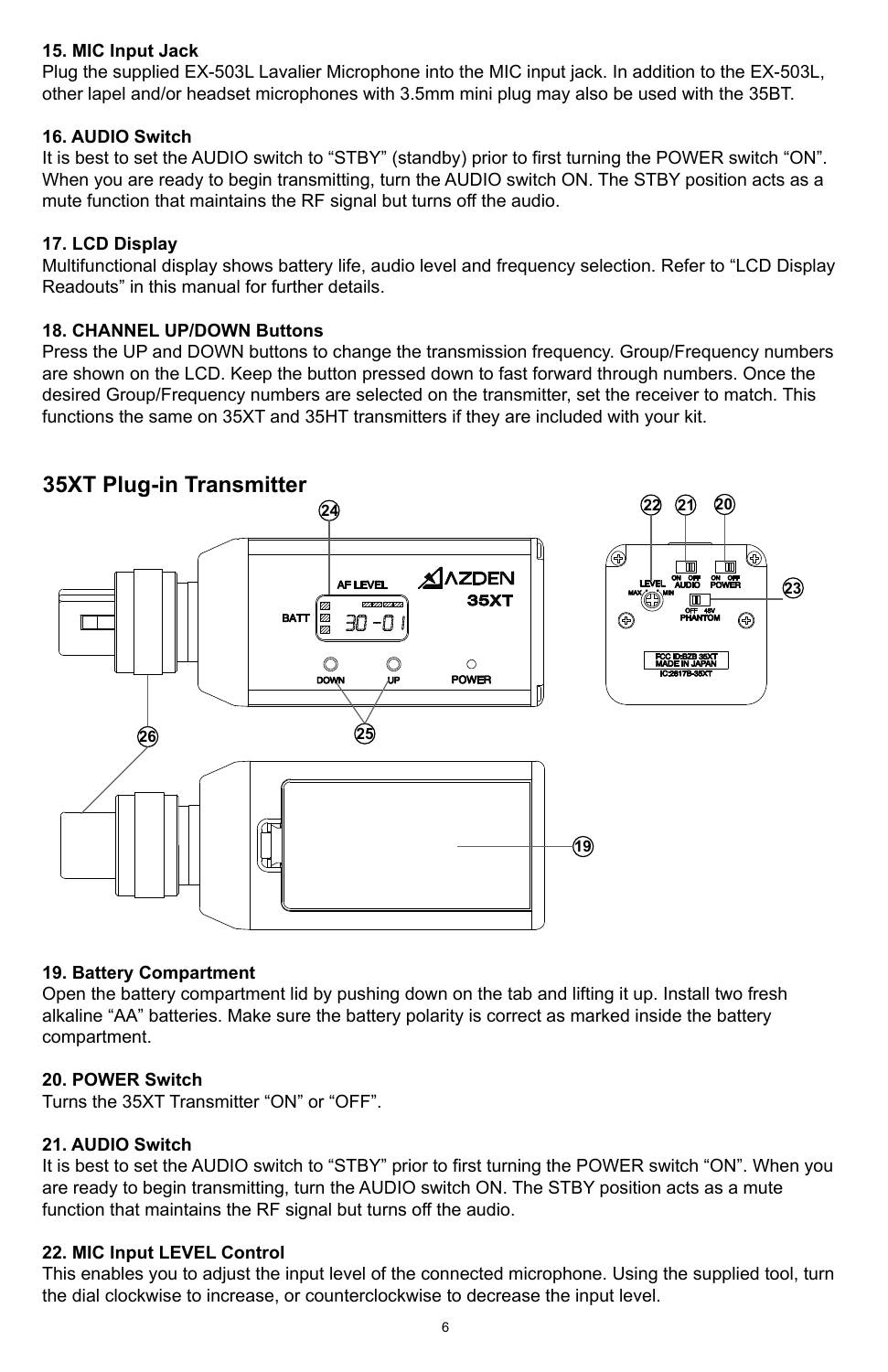#### **23. Phantom Power Switch**

Flip this switch to "48V" to turn on phantom power. Use only for microphones that require phantom power.

#### **24. LCD Display**

Multifunctional display shows battery life, audio level and frequency selection. Refer to "LCD Display Readouts" in this manual for further details.

#### **25. CHANNEL UP/DOWN Buttons**

Press the UP and DOWN buttons to change the transmission frequency. Group/Frequency numbers are shown on the LCD.

#### **26. MIC Connector/Locking Ring**

This 3-pin female XLR connector is the microphone input. Any low impedance microphone with a corresponding male connector may be plugged here. Once the microphone is plugged into the 35XT, the locking ring should be rotated clockwise until snug. To remove the microphone, first rotate the locking ring counterclockwise and then pull the microphone away while pressing the XLR release.

## **35HT Handheld Microphone/Transmitter**



#### **27. LCD Display**

Multifunctional display shows battery life, audio level and frequency selection. Refer to "LCD Display Readouts" in this manual for further details.

#### **28. Battery Compartment Cover**

Remove the battery compartment cover by twisting it counterclockwise and sliding it down.

#### **29. Battery Compartment**

Install two fresh alkaline "AA" batteries. Make sure the battery polarity is correct as marked inside the battery compartment.

#### **30. MIC LEVEL control**

This enables you to adjust the audio level of the microphone. Using the supplied tool, turn the dial clockwise to increase, or counterclockwise to decrease the audio level.

#### **31. Channel UP/DOWN buttons**

Press the UP and DOWN buttons to change the transmission frequency. Group/Frequency numbers are shown on the LCD.

#### **32. POWER Switch**

Located on the bottom of the unit, this switch turns the 35HT Transmitter/Microphone "ON" or "OFF".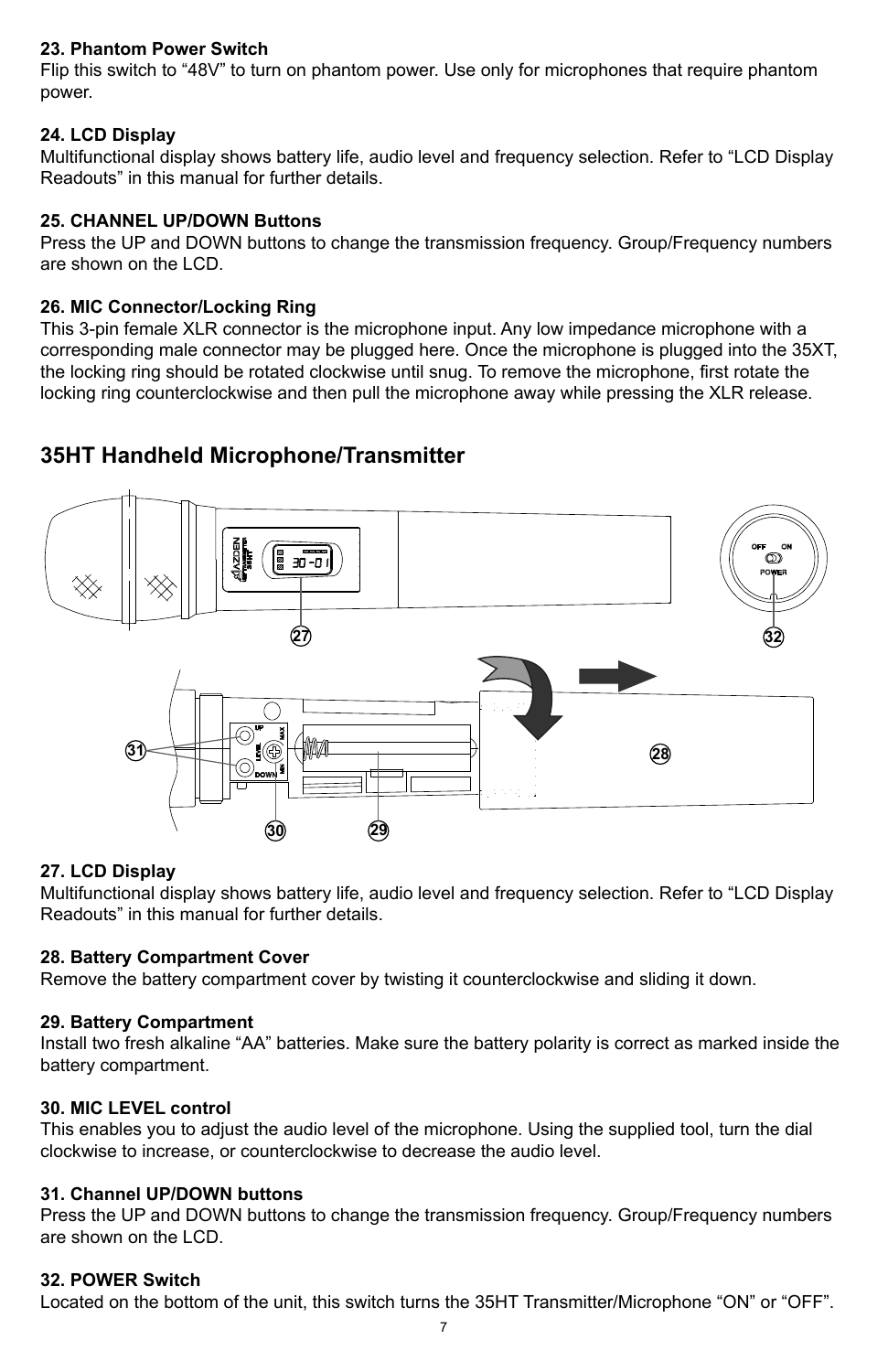**LCD Display Readouts**



## **330UPR (RECEIVER)**

- A. Battery level indicator: 3 bars = high, 1 bar = low
- B. Channel view indicator: bar under #1 or #2 indicates which channel you are viewing
- C. Reception level indicator: 4 bars = high, 1 bar = low
- D. Receiving frequency "TV Channel" aka Group number: range 30 33
- E. Receiving frequency "Channel" aka Frequency number: range 01 47
- F. Actual frequency in MHz. Push MODE button to see this displayed.



## **35BT/XT/ HT (TRANSMITTERS)**

Z. Transmission frequency "TV Channel" aka Group number: range 30 – 33

- Y. Transmission frequency "Channel" aka Frequency number: range 01 47
- X. Audio input level indicator: 5 bars = high, 1 bar = low
- W. Battery level indicator: 3 bars = high, 1 bar = low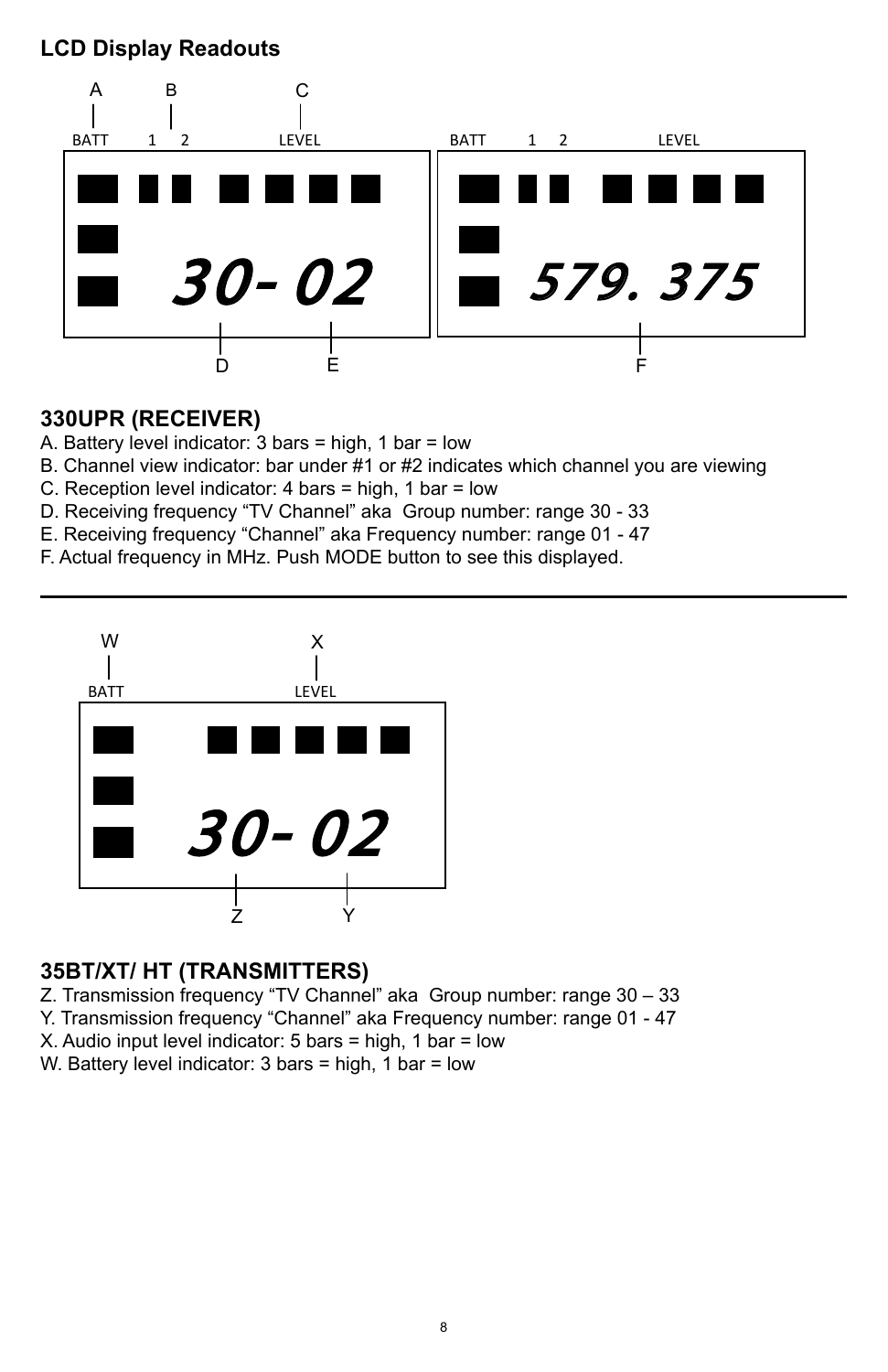## **Detailed Set Up Instructions**

In order to successfully use two transmitters simultaneously with the 330UPR dual-channel receiver, each transmitter must use a different frequency. Furthermore, it is important that these frequencies are set far enough apart so that bleed-through interference does not occur.

When setting frequencies, we recommend the LCD view mode be in "TV Channel Mode" (XX-XX) and not in the "MHz Mode."

The frequency of each unit may be changed by pressing the Up and Down channel buttons located under the LCD in the case of the 35BT, 35XT and 330UPR, or inside the battery compartment in the case of the 35HT.

There are two numbers to consider when setting frequencies in "TV Channel Mode":

- The first two digits are the Group number
- The second two digits are the Frequency number

When selecting frequencies, for best results, both transmitters should be set to the same Group number, but the Frequency numbers should be separated by at least 16 (equal to 2 MHz apart).

## **Transmitters Setup (35BT, 35XT, 35HT)**

- 1. Turn on both transmitters. You should see information displayed on the LCD. Be sure to also turn the AUDIO switch on.
- 2. Select your first transmitter, and change the Group and Frequency numbers in the LCD to the desired setting (ie: 30-01). Use the Channel Up/Down buttons to change the number if necessary.
- 3. Select your second transmitter, and set the second Group and Frequency numbers. **Remember: the Group should be the same as your first transmitter, and the Frequency number should be higher or lower by a factor of 16 (ie: 30-17)**.

## **330UPR Receiver Setup**

- 1. Turn on both CH 1 and CH 2 on the receiver. (Each channel has its own power switch.)
- 2. Make sure the Group and Frequency numbers in the LCD matches that of your first transmitter (ie: 30-01). Use the Channel Up/Down buttons to change the number if necessary.
- 3. Press the DISP 1/2 button to toggle the LCD view over to CH 2.
- 4. Make sure the Group and Frequency numbers in the LCD matches that of your second transmitter (ie: 30-17). Use the Channel Up/Down buttons to change the number if necessary.
- 5. Setup is complete and your receiver should be receiving audio from the transmitters. To check, you can connect headphones to the PHONE jack of the receiver and listen for audio.

## **Proximity Considerations**

Being a wireless system, the 330 series was designed to be used from a distance. For best performance while using two transmitters, it's recommended they are both kept at least 8 feet away from the receiver. This will prevent bleed-through interference between the transmitters. The distance from one transmitter to the other, however, will not affect performance.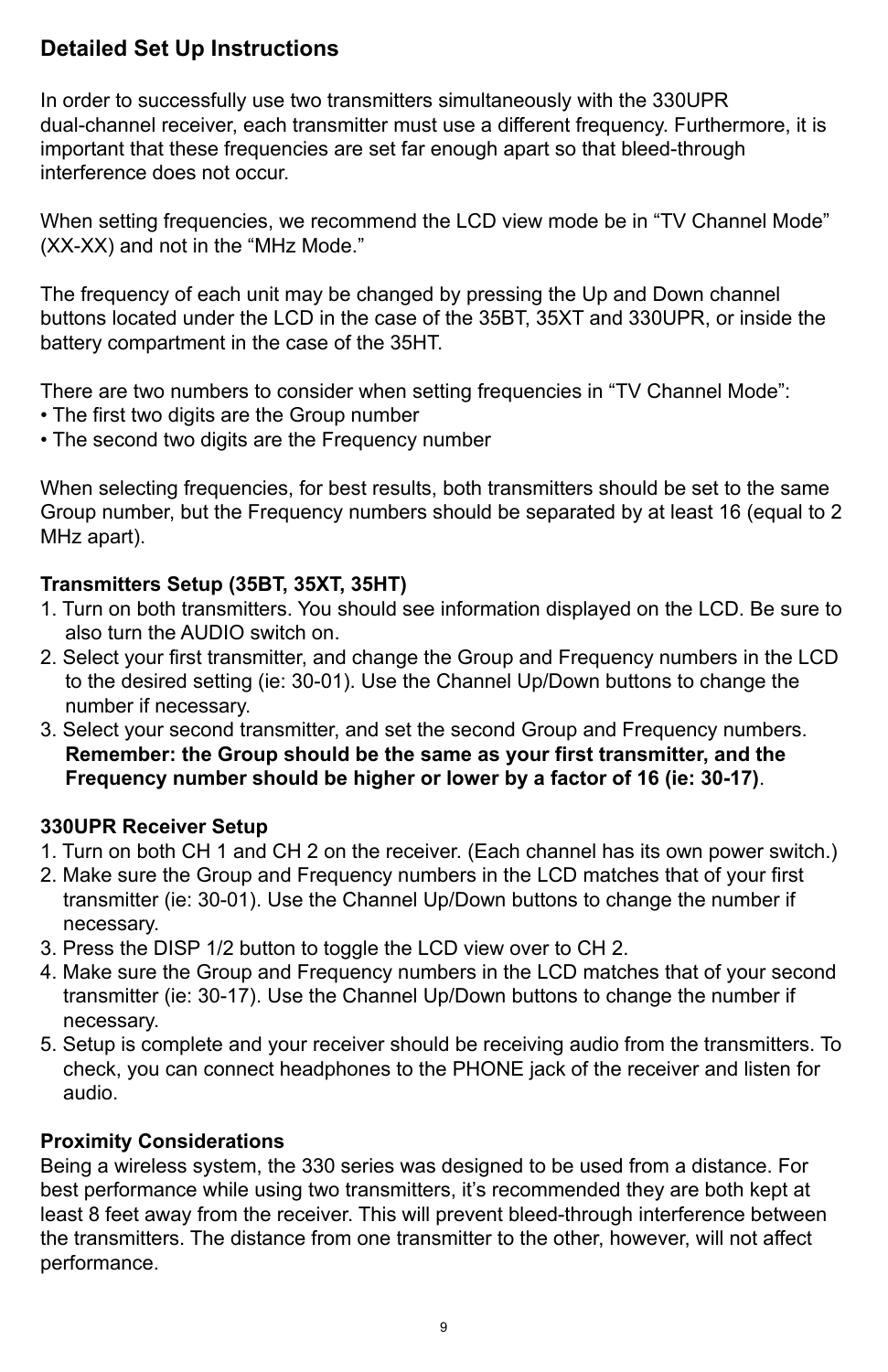## **Avoiding Interference and Drop Outs**

- Interference from other electro-magnetic sources in the environment is always a risk with any wireless radio technology. When using the system in a new location, always listen with headphones and observe the quality of the audio for a few minutes before you start filming. If you notice any interference noise, it will probably be best to change your transmission frequencies. Continue to monitor audio while filming if possible.
- The reliable operating range of the system is approximately 8 100 feet. The risk of getting drop outs in the audio signal increases as you extend beyond this range. Keeping line-of-sight between the transmitters and the receiver will help to avoid drop outs, especially at long distances.
- Avoid turning the transmitter antennas horizontal with the ground, a.k.a "planing." This is potentially an issue to be aware of with the 35XT and 35HT, which are designed to be held in a vertical position, but could inadvertently be turned horizontal. The transmission antennas put out their strongest signal when vertical to the ground. The signal will become weaker if the transmitter is turned to be horizontal, thus increasing the likelihood of drop outs, especially at longer distances.